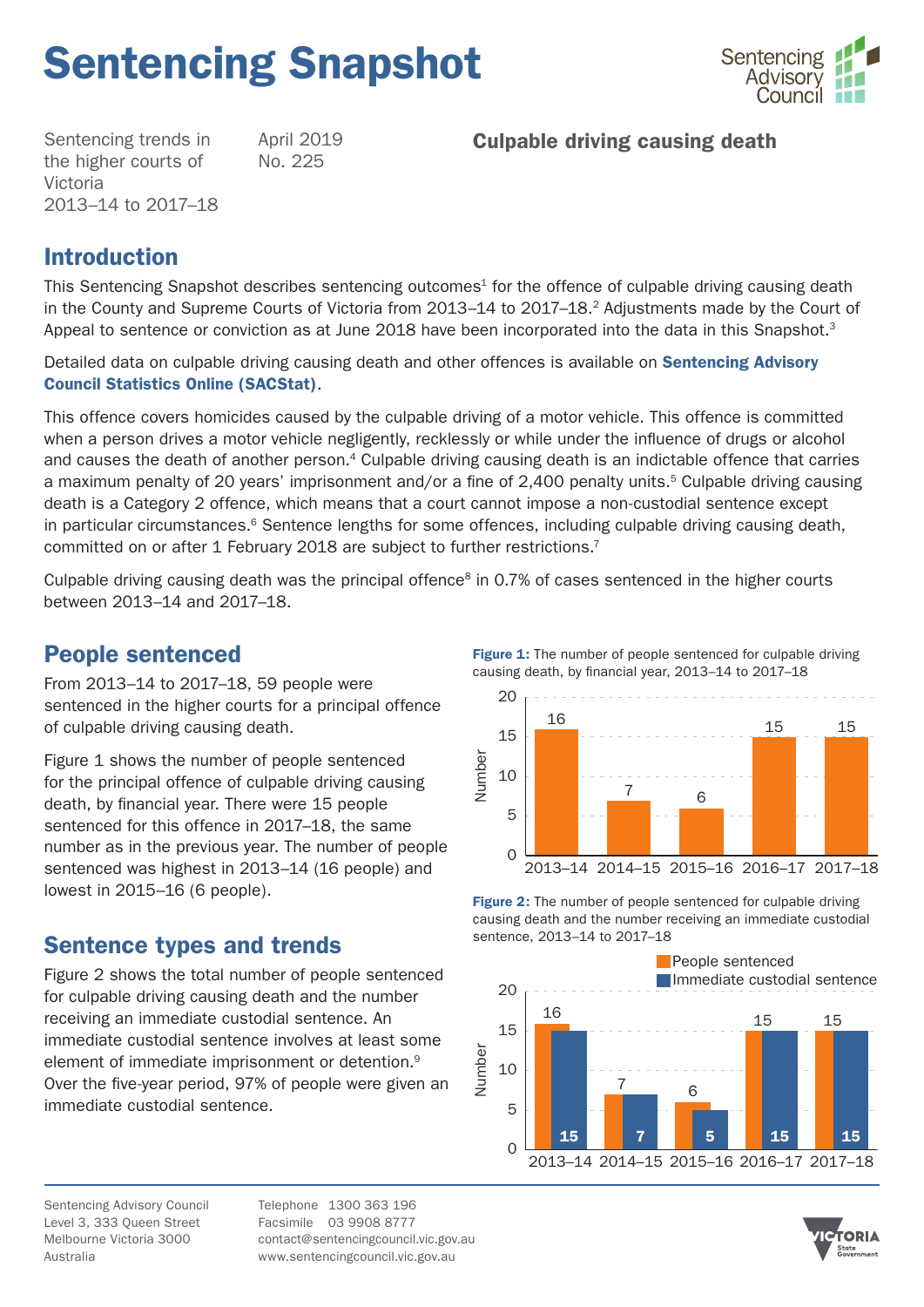Table 1 shows the number of people sentenced for culpable driving causing death by the types of sentences imposed. The availability of different sentence types has changed over time. Most notably, wholly and partially suspended sentences have now been abolished.<sup>10</sup>

Over the five-year period, the majority of people sentenced for culpable driving causing death received a principal sentence of imprisonment (95% or 56 of 59 people). Of these, 54 people received a non-aggregate sentence of imprisonment and 2 people received an aggregate sentence of imprisonment. The *principal*  sentence is the sentence imposed for the charge that is the principal offence.<sup>11</sup>

The percentage of people receiving a principal sentence of imprisonment (including aggregate imprisonment) for culpable driving causing death remained steady at above 90% for each of the five years, aside from 2015–16. Overall, 92% of people received imprisonment alone and 3% received an aggregate sentence of imprisonment.

| <b>Sentence type</b>                | $2013 - 14$ | $2014 - 15$ | $2015 - 16$ | 2016-17  | $2017 - 18$ | <b>Total</b> |
|-------------------------------------|-------------|-------------|-------------|----------|-------------|--------------|
| Imprisonment                        | 14 (88%)    | 7 (100%)    | 5(83%)      | 14 (93%) | 14 (93%)    | 54 (92%)     |
| Aggregate imprisonment              | 1(6%)       | $O(-)$      | $O(-)$      | $O(-)$   | 1(7%)       | 2(3%)        |
| Youth justice centre order          | $O(-)$      | $O(-)$      | $O(-)$      | 1(7%)    | $O(-)$      | 1(2%)        |
| Aggregate wholly suspended sentence | $O(-)$      | $O(-)$      | 1(17%)      | $O(-)$   | $O(-)$      | 1(2%)        |
| Wholly suspended sentence           | 1(6%)       | $O(-)$      | $O(-)$      | $O(-)$   | $O(-)$      | 1(2%)        |
| <b>People sentenced</b>             | 16          |             | 6           | 15       | 15          | 59           |

Table 1: The number and percentage of people sentenced for culpable driving causing death, by sentence type, 2013–14 to 2017–18

## Principal and total effective sentences

In this section, two methods are used to describe sentence types and lengths. One method relates to the principal sentence and describes sentences for the offence at a *charge* level. The other relates to the total effective sentence and describes sentences for the offence at a *case* level (the principal sentence is described above).

The total effective sentence in a case with a single charge is the principal sentence. The total effective sentence in a case with multiple charges is the sentence that results from the court ordering the individual sentences for each charge to be served concurrently (at the same time) or wholly or partially cumulatively (one after the other).

Where a case involves multiple charges, the total effective sentence imposed on a person is sometimes longer than the principal sentence. Principal sentences for culpable driving causing death must be considered in this broader context.

The following sections analyse the use of imprisonment for the offence of culpable driving causing death from 2013–14 to 2017–18.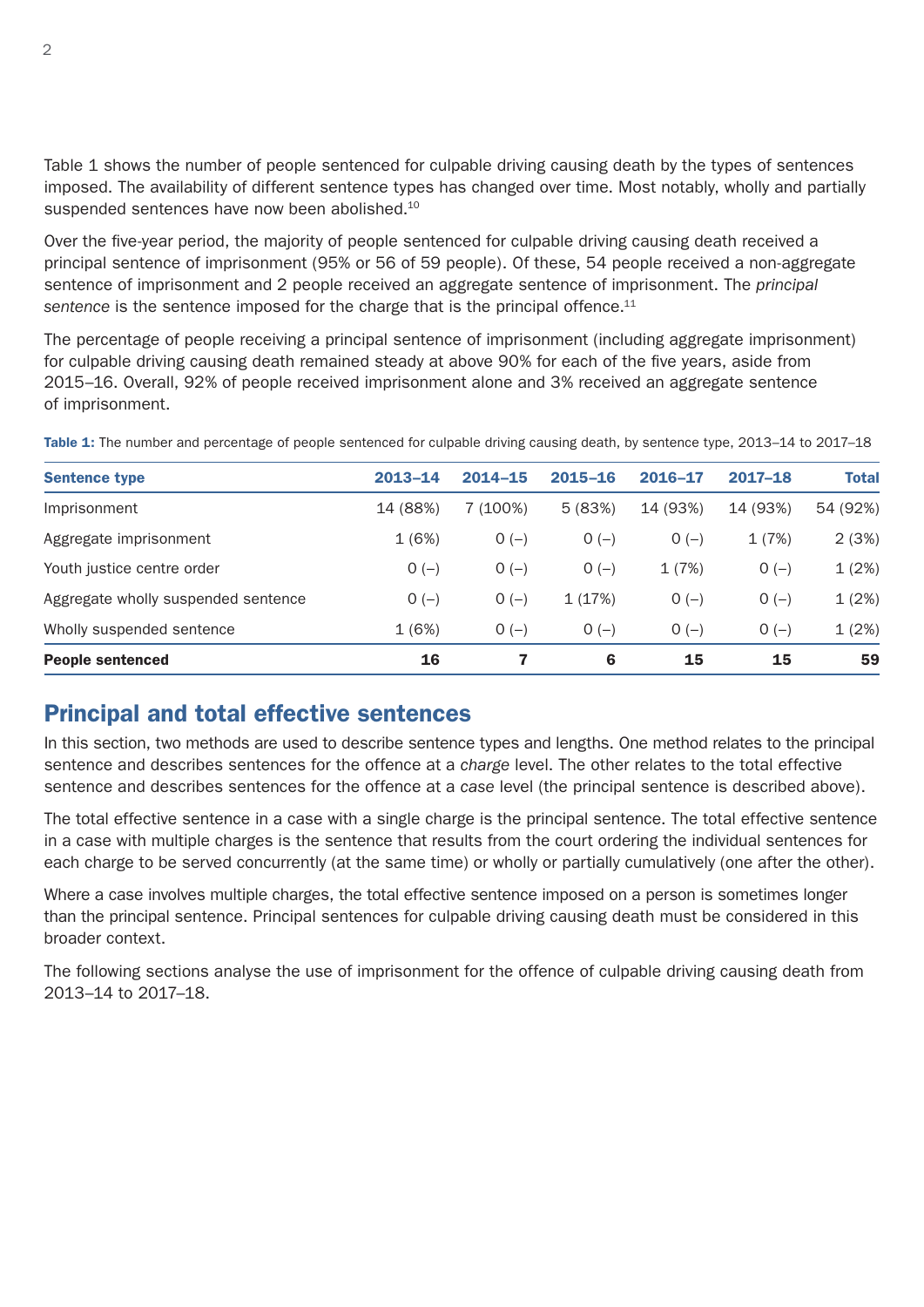in the higher courts of Victoria 2013–14 to 2017–18 April 2019 No. 225

#### Principal sentence of imprisonment

A total of 56 people received a principal sentence of imprisonment for culpable driving causing death. Of the 56 people, 54 received a non-aggregate term of imprisonment and 2 people received an aggregate term.

Figure 3 shows the length of imprisonment for the people who received a non-aggregate term. $12$ Imprisonment terms ranged from 4 years to 11 years, while the median length of imprisonment was 6 years (meaning that half of the imprisonment terms were below 6 years and half were above).

The most common lengths of imprisonment imposed were 5 to less than 6 years and 6 to less than 7 years (13 people each).

As shown in Figure 4, the average (mean) length of imprisonment imposed on people sentenced for culpable driving causing death ranged from 5 years and 11 months in 2013–14 to 7 years and 8 months in 2017–18. The average for 2017–18 reflects the highest average imprisonment length over the five years.

#### Other offences finalised at the same hearing

Sometimes people prosecuted for culpable driving causing death face multiple charges, which are finalised at the same hearing. This section looks at the range of offences that offenders were sentenced for alongside the principal offence of culpable driving causing death. The section includes data on all people sentenced for a principal offence of culpable driving causing death, not just those who received imprisonment.

Figure 5 shows the number of people sentenced for the principal offence of culpable driving causing death by the total number of sentenced offences per person. The number of sentenced offences per person ranged from 1 to 10, while the median was 2 offences. There were 17 people (28.8%) sentenced for the single offence of culpable driving causing death. The average number of offences per person was 2.88.

**Figure 3:** The number of people sentenced to imprisonment for culpable driving causing death, by length of imprisonment term, 2013–14 to 2017–18



Figure 4: The average (mean) length of imprisonment imposed on people sentenced for culpable driving causing death, 2013–14 to 2017–18



Figure 5: The number of people sentenced for the principal offence of culpable driving causing death, by the number of sentenced offences per person, 2013–14 to 2017–18

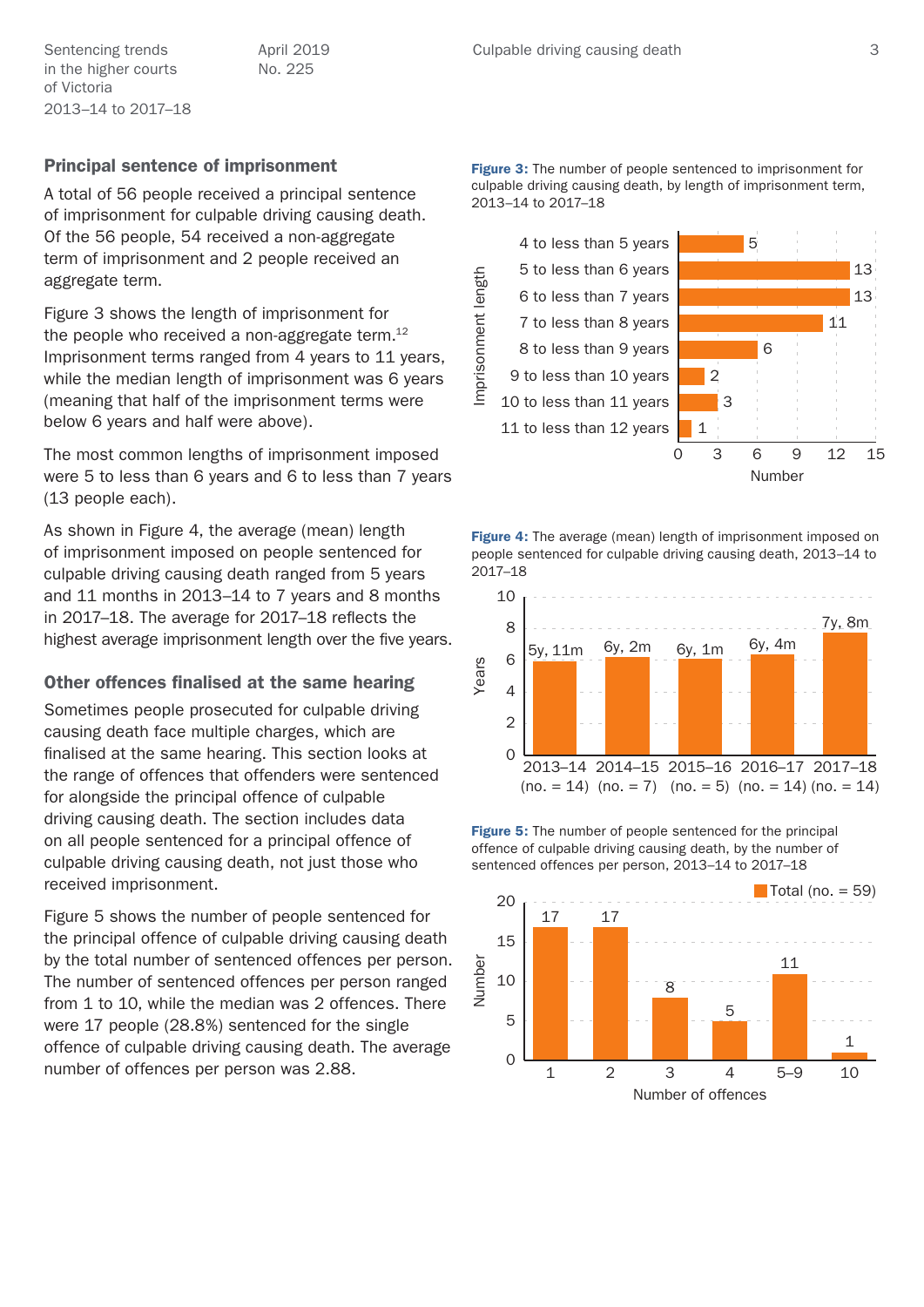Table 2 shows the 10 most common offences, by number and percentage, for people sentenced for culpable driving causing death. The last column sets out the average number of offences sentenced per person. For example, 15 of the total 59 people (25.4%) also received sentences for negligently causing serious injury. On average, they were sentenced for 1.73 counts of negligently causing serious injury.

Table 2: The number and percentage of people sentenced for the principal offence of culpable driving causing death by the most common offences that were sentenced and the average number of those offences that were sentenced, 2013–14 to 2017–18

| <b>Offence</b>                                                                                       | <b>Number of</b><br>cases | of cases | Percentage Average number of proven<br>offences per case |
|------------------------------------------------------------------------------------------------------|---------------------------|----------|----------------------------------------------------------|
| 1. Culpable driving causing death                                                                    | 59                        | 100%     | 1.22                                                     |
| 2. Negligently causing serious injury                                                                | 15                        | 25.4%    | 1.73                                                     |
| 3. Drive while disqualified or suspended                                                             | 7                         | 11.9%    | 1.14                                                     |
| 4. Unlicensed driving                                                                                | 7                         | 11.9%    | 1.00                                                     |
| 5. Theft                                                                                             | 6                         | 10.2%    | 1.33                                                     |
| 6. Reckless conduct endangering persons                                                              | 6                         | 10.2%    | 1.33                                                     |
| 7. Reckless conduct endangering life                                                                 | 5                         | 8.5%     | 1.00                                                     |
| 8. Fail to stop or provide assistance in motor vehicle accident<br>involving death or serious injury | $\overline{4}$            | 6.8%     | 1.00                                                     |
| 9. Fail to stop or provide assistance after motor vehicle accident                                   | 3                         | 5.1%     | 1.33                                                     |
| 10. Possess a drug of dependence                                                                     | 3                         | 5.1%     | 1.00                                                     |
| <b>People sentenced</b>                                                                              | 59                        | 100%     | 2.88                                                     |

#### Total effective imprisonment terms

Figure 6 shows the number of people sentenced to imprisonment for culpable driving causing death by length of total effective imprisonment term. The total effective imprisonment terms ranged from 4 years and 3 months to 16 years, while the median total effective imprisonment term was 7 years, 1 month and 15 days (meaning that half of the total effective imprisonment terms were below 7 years, 1 month and 15 days and half were above).

The most common total effective imprisonment term was 7 to less than 8 years (12 people).

#### Non-parole period

If a person is sentenced to a term of immediate imprisonment of less than 1 year, the court cannot impose a non-parole period. For terms between 1 year and less than 2 years, the court has the discretion to fix a non-parole period. For terms of imprisonment of 2 years or more, the court must impose a non-parole period in most circumstances. If Figure 6: The number of people sentenced to imprisonment for culpable driving causing death, by length of total effective imprisonment term, 2013–14 to 2017–18



the court fixes a non-parole period, the person must serve that period before becoming eligible for parole. If the court does not set a non-parole period, the person must serve the entirety of their imprisonment term in custody.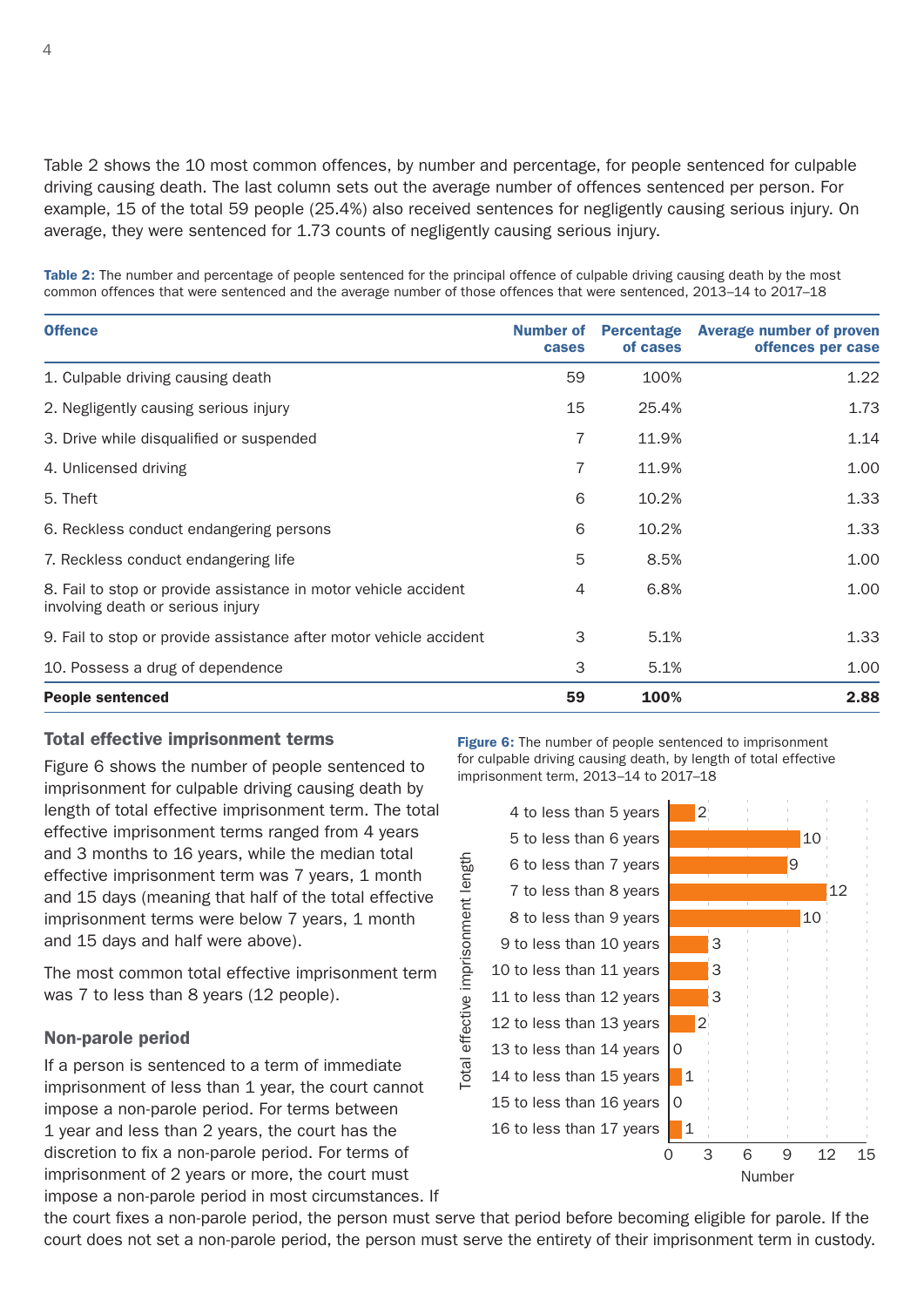in the higher courts of Victoria 2013–14 to 2017–18 April 2019 No. 225

All 56 people who were sentenced to imprisonment for culpable driving causing death were given a non-parole period. Figure 7 shows the number of people sentenced to imprisonment for culpable driving causing death by length of non-parole period. Non-parole periods ranged from 2 years and 3 months to 11 years, while the median non-parole period was 4 years, 10 months and 15 days (meaning that half of the non-parole periods were below 4 years, 10 months and 15 days and half were above).

The most common non-parole period imposed was 4 to less than 5 years (13 people).

### Total effective sentences of imprisonment and non-parole periods

Figure 8 compares the average length of total effective sentences of imprisonment with the average length of non-parole periods.

From 2013–14 to 2017–18, the average length of total effective sentences for all people ranged from 6 years and 10 months in 2013–14 to 8 years and 9 months in 2017–18. Over the same period, the average length of non-parole periods ranged from 4 years and 3 months in 2013–14 to 5 years and 8 months in 2015–16.

Further data on total effective sentences of imprisonment and corresponding non-parole periods for culpable driving causing death is available on [SACStat](https://www.sentencingcouncil.vic.gov.au/sacstat/higher_courts/HC_6231_318_1.html).

**Figure 7:** The number of people sentenced to imprisonment for culpable driving causing death by length of non-parole period, 2013–14 to 2017–18



Figure 8: The average total effective sentence and the average non-parole period imposed on people sentenced to imprisonment for culpable driving causing death, 2013–14 to 2017–18



## **Summary**

From 2013–14 to 2017–18, 59 people were sentenced for culpable driving causing death in the higher courts. Of these people, 56 (95%) were given a principal sentence of imprisonment.

People with a principal offence of culpable driving causing death were sometimes sentenced for other offences. The number and range of those offences help explain why imprisonment sentence lengths were longer for the total effective sentence than for the principal sentence. The median total effective imprisonment length was 7 years, 1 month and 15 days, while the median principal imprisonment length was 6 years.

Total effective imprisonment lengths ranged from 4 years and 3 months to 16 years, and non-parole periods ranged from 2 years and 3 months to 11 years.

## Endnotes

1. This series of reports includes custodial and non-custodial supervision orders imposed under Part 5 of the *Crimes (Mental Impairment and Unfitness to Be Tried) Act 1997* (Vic) as sentencing orders and in the count of people sentenced. These orders are not sentencing orders as they are imposed in cases where the accused is found to be unfit to stand trial or not guilty because of mental impairment. However, they are included in this report as they are an important form of disposition of criminal charges.

This Sentencing Snapshot is an update of Sentencing Snapshot no. 200, which describes sentencing trends for culpable driving causing death between 2011–12 and 2015–16.